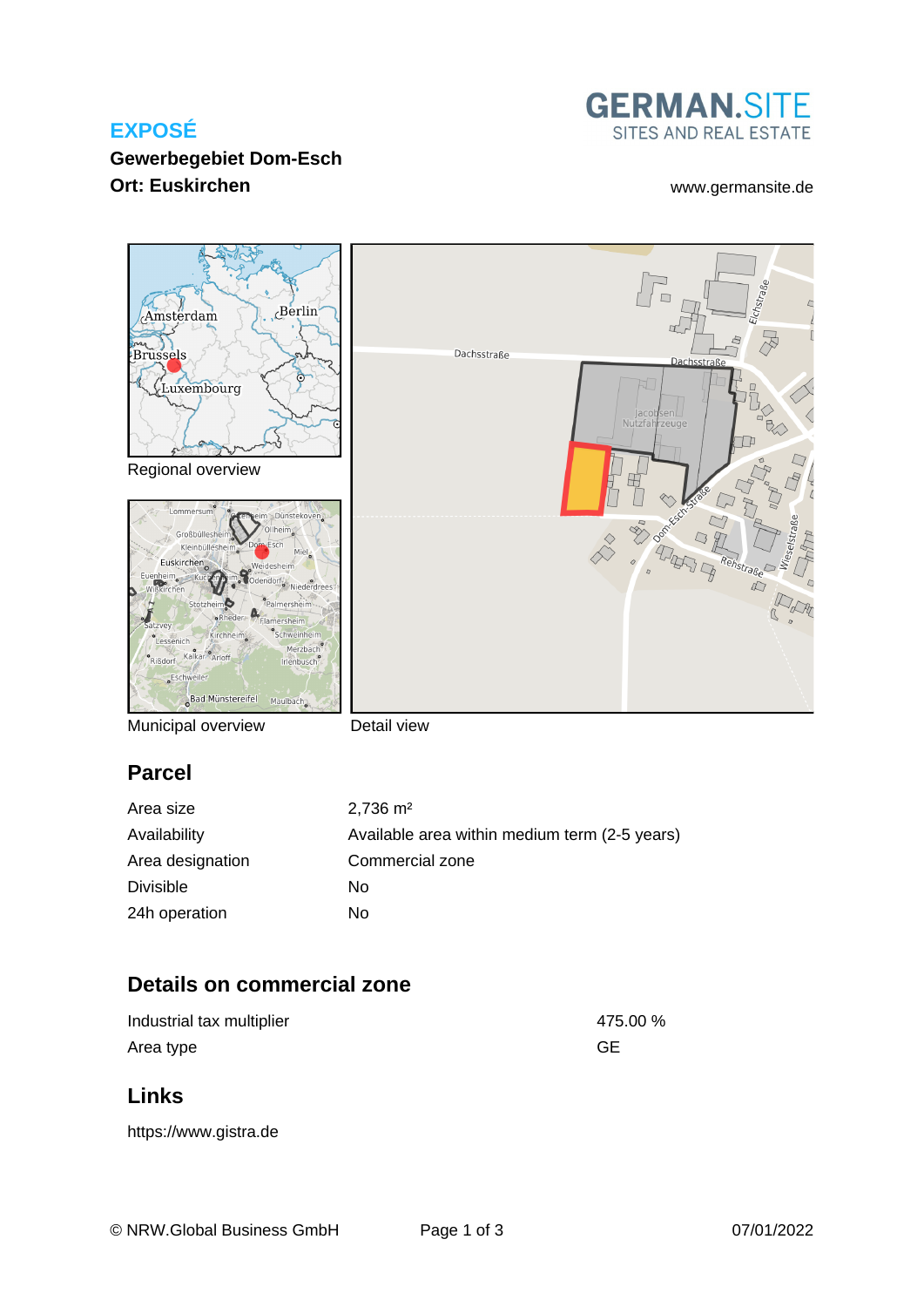## **EXPOSÉ**



**Gewerbegebiet Dom-Esch Ort: Euskirchen** [www.germansite.de](http://www.germansite.de)

### **Transport infrastructure**

| Freeway      | A61        | 8 km  |
|--------------|------------|-------|
| Airport      | Köln-Bonn  | 40 km |
| Port         | Wesseling  | 35 km |
| Rail freight | Euskirchen | 5 km  |

### **Information about Euskirchen**

The town of Euskirchen is a thriving market town located 15 miles south of Cologne with more than 58,000 inhabitants.

The `Old Town` is the main shopping area. It is centred around Market Square which is bordered by traditional buildings, cafés and restaurants. In addition to its pleasant town centre, Euskirchen is surrounded by beautiful countryside, notably the forest around the Steinbach lake. There are also many important historic houses such as Kleeburg Castle, Veynau Castle or St Martin´s Church all within a short drive from the town centre.





Neustraße, Euskirchen Steinbachtalsperre, Euskirchen



Alter Markt, Euskirchen